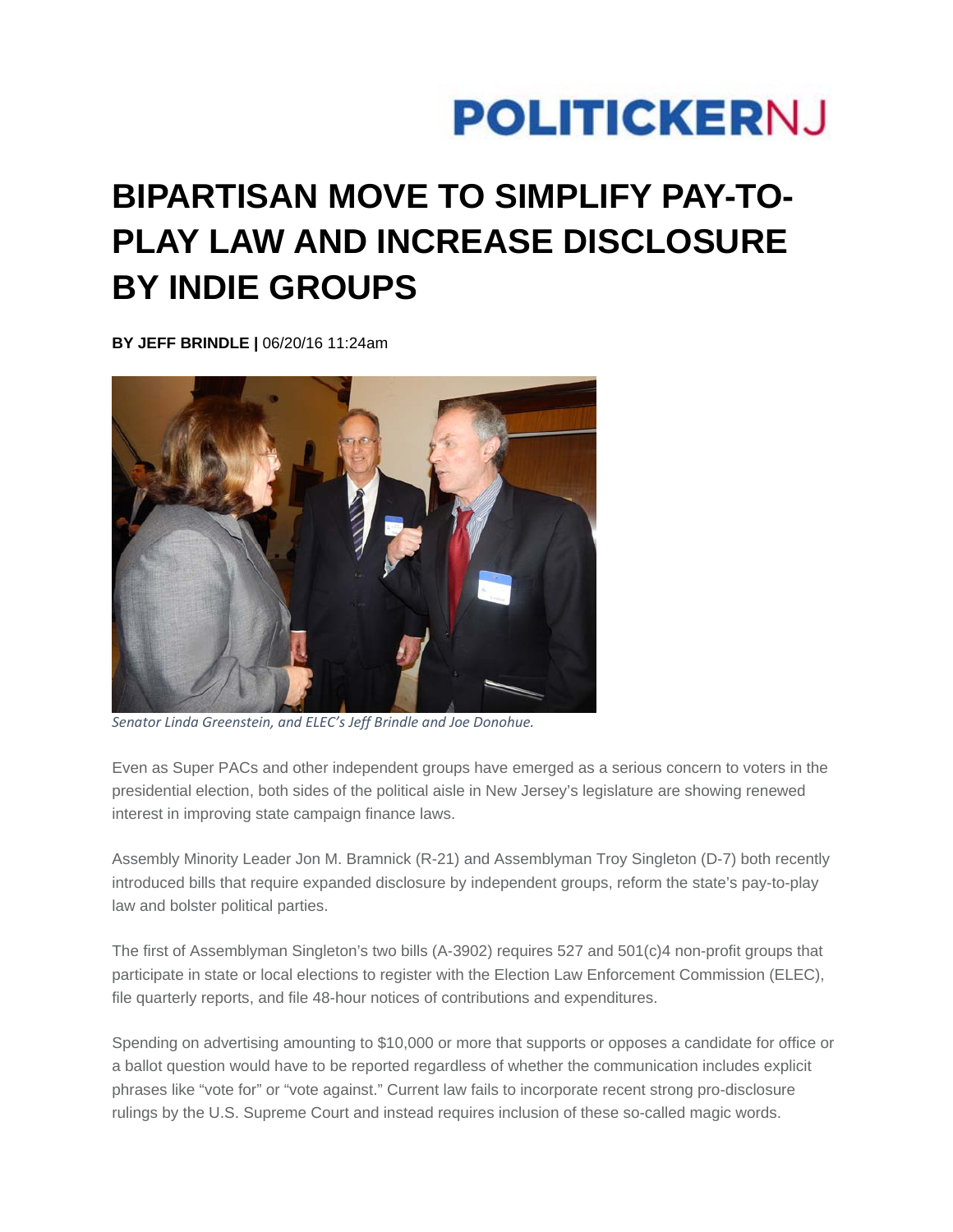The bill increases contribution limits and allows transfers between county party committees.

Assemblyman Singleton's second bill (A-3903) reforms pay-to-play.

The bill would impose one state law, end the fair and open loophole, include political action committees (PACs) under pay-to-play, exclude political parties from pay-to-play, increase contractor contribution limit to \$1,000, require \$17,500 contracts to be disclosed, and require disclosure of contractor donations to independent groups.

Minority Leader Bramnick's bill (A-3639) requires 527 and 501c(4), (5), and (6) organizations to disclose their election-related activity to ELEC.

If these independent groups raise or spend \$5,000 or more to influence the outcome of an election or ballot question, they would be required to disclose their activities.

Specifically, under the bill, all contributions and expenditures of \$300 or more would be reported.

Bramnick's bill increases donation limits across the board.

Included in this bill are measures to reform pay-to-play in New Jersey. The proposal calls for one state law, uniformly applied throughout the state, eliminates fair and open, increases the contractor contribution limit to \$1,000, and enhances disclosure by requiring reporting on contracts of \$17,500.

The Minority Leader's bill would place PACs, political committees, independent groups, and parties under the pay-to-play law.

In a word, the amendments to the campaign finance statutes contained in these bills are urgently needed.

Independent, outside groups have steadily grown in influence over national and New Jersey elections.

Several polls have shown concern among Republican, Democratic and independent voters about the growing influence of Super PACs and other groups that operate independent of party control.

"The public is starting to worry that the Wild West nature of campaign finance is damaging the way we choose presidential candidates," said Patrick Murray, director of the Monmouth University Polling Institute, told Politico on July 22, 2015.

As a result, presidential candidates from both parties have expressed concern and talked about the need for reform.

Independent groups, some of them anonymously, spent \$41 million to influence the 2013 gubernatorial and legislative elections in New Jersey. Last year, they were responsible for over a third of all expenditures in the Assembly election, most of which were targeted successfully in about five legislative districts.